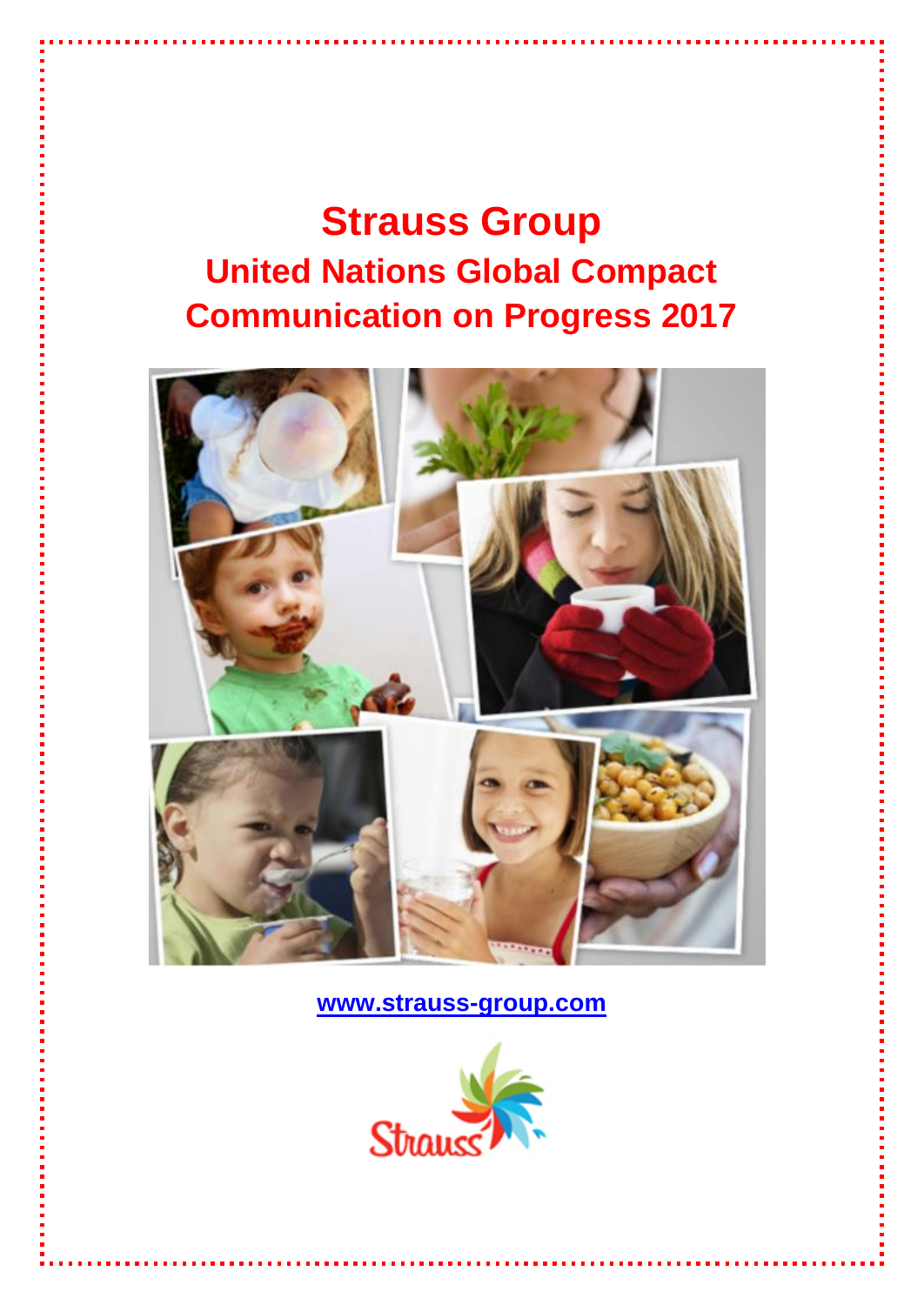### **Contents**

İ

ż

Î.

Î.

ī

ţ

Í

Į

. . . . . .

**Service**  $\mathbf{r}$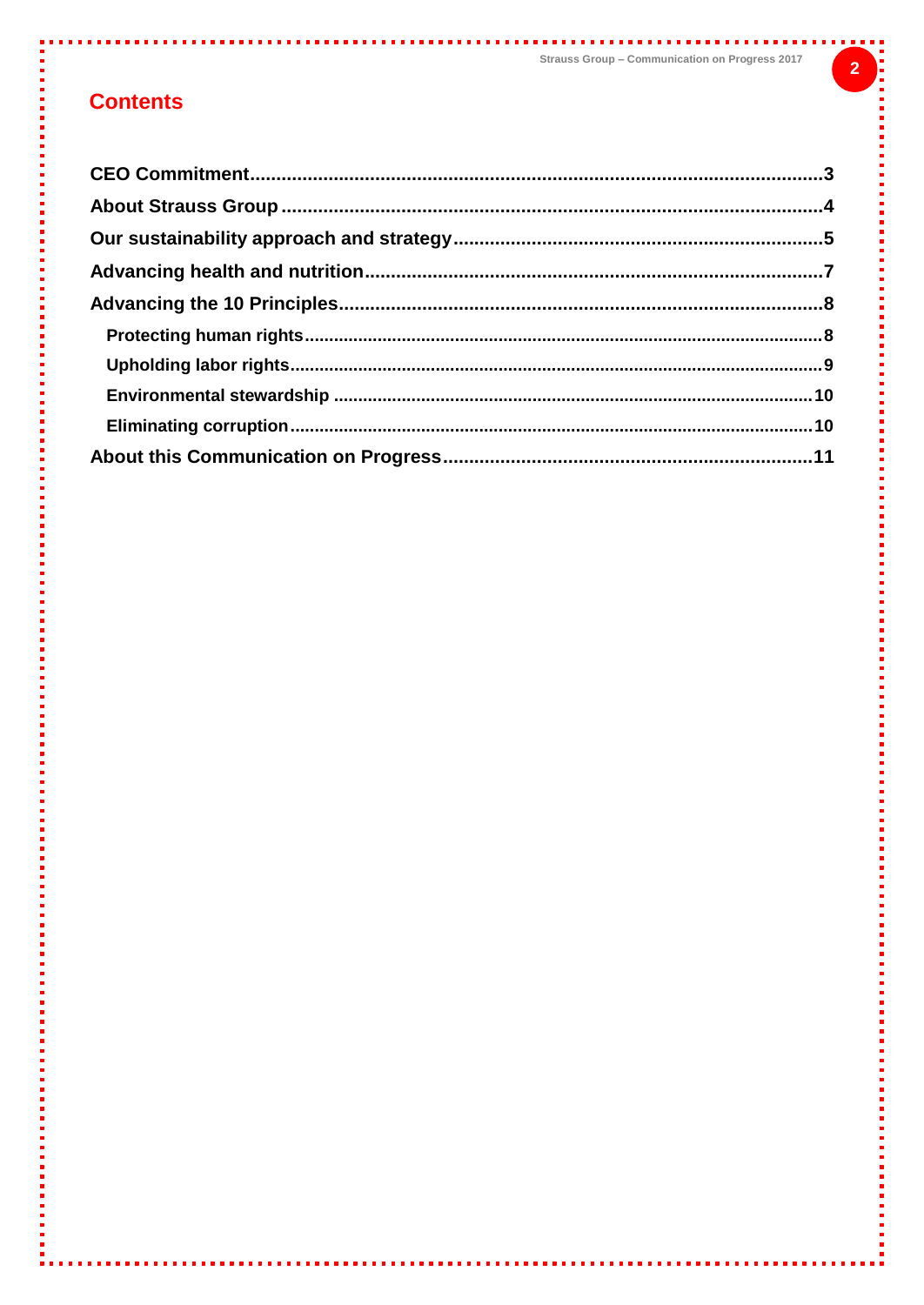# <span id="page-2-0"></span>**CEO Commitment**



On behalf of Strauss Group, I confirm our continuing participation in the UN Global Compact (signatory level). We commit to upholding and promoting the ten principles of the Global Compact and supporting the broad objectives of social, humanitarian and environmental goals encompassed by the Sustainable Development Goals and other universally accepted frameworks. We confirm our intention to adhere to these principles and continue to promote them within our companies and with our business partners.

With this 2017 Communication on Progress, we articulate our continued support for the Global Compact principles. We undertake to make an annual statement of our commitment and provide an update of our progress for internal and external stakeholders.

Sincerely yours,

**Giora Bardea CEO Strauss Group**

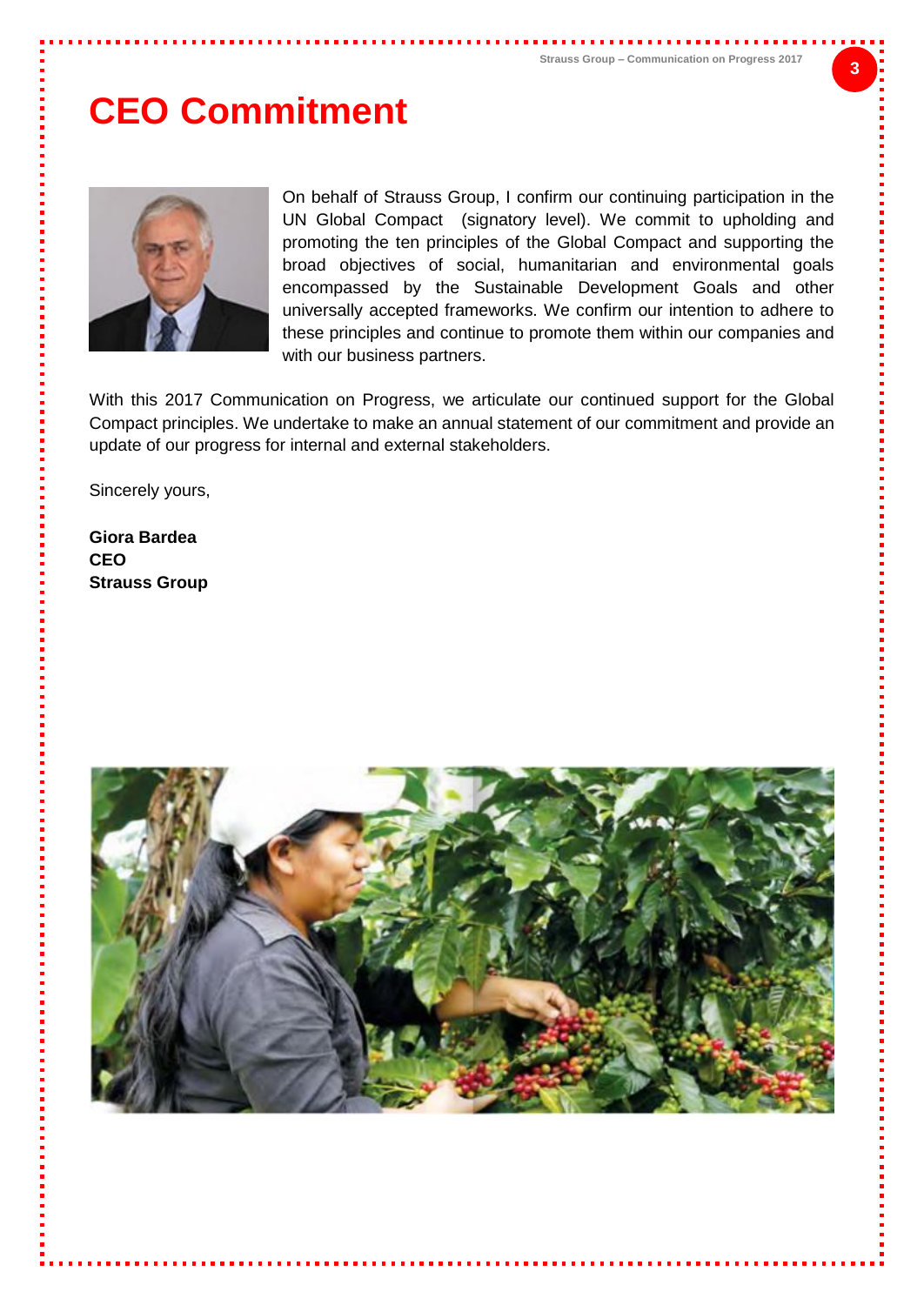### <span id="page-3-0"></span>**About Strauss Group**

Strauss Group is a global food and beverage company, dedicated to improving lives through our fresh, delicious, nutritious, and innovative products. We are headquartered in Israel and we manufacture, market and sell our products in around 22 countries.



In 2017, Strauss Group generated \$2.4 billion in consolidated sales, and employed 14,163 direct employees. In addition, Strauss Group provides indirect employment and economic opportunity for contracted employees, franchisees, independent distributors and thousands of business partners and suppliers around the world. Strauss Group is traded on the Tel Aviv 35 Index, which includes Israel's largest public companies, and earns an AA+/ negative credit rating from Ma'alot, a Standard and Poor's affiliate.

The four companies that make up Strauss Group are:

- **Strauss Israel:** The largest Food & Beverage company in Israel, active in milk and milk products, fresh dips & spreads, salty snacks and confectionery, coffee, water, olive oil, honey and more.
- **Strauss Coffee:** One of the top ten coffee companies in the world, operating in 10 countries with over 16 brands
- **Strauss Water:** Specializes in purified drinking water solutions with heating and cooling WaterBars for inhome and business use.
- **PepsiCo-Strauss Fresh Dips and Spreads:** Partnership between Strauss and PepsiCo in the fresh Dips & Spreads category with two growing companies: Sabra in North America, and Obela in Mexico and Australia.



Our brands include market leaders in several countries and categories and reach millions of consumers each day.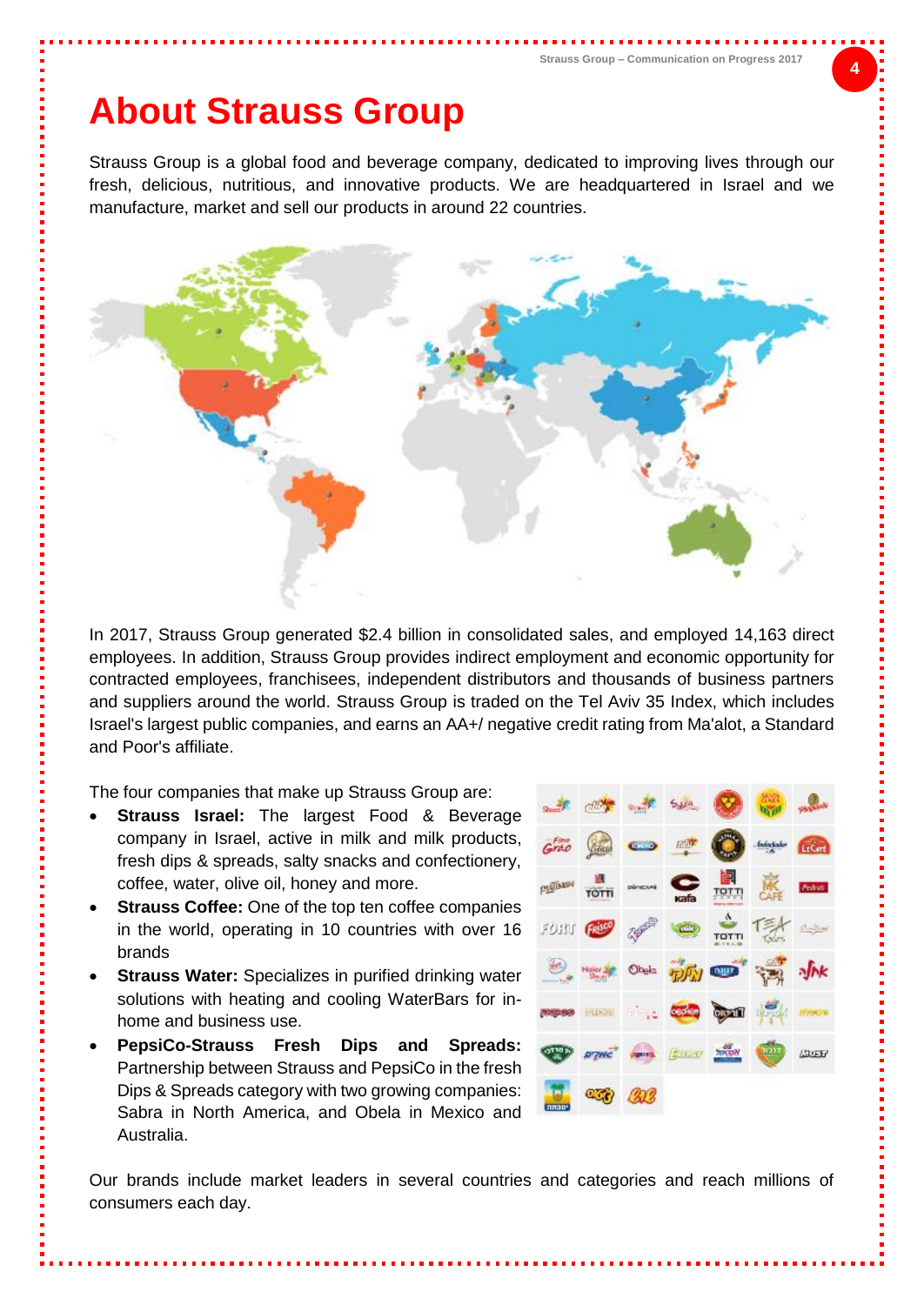## <span id="page-4-0"></span>**Our sustainability approach**

Responsible and ethical business practices have always underpinned our approach to business, since the beginnings of our family firm more than 80 years ago. Over the years, we have adopted more structured programs which have included the creation of a strategic approach to sustainability and more recently, the adoption of a defined Social License to Operate (SLTO) framework. We believe that SLTO and sustainability are interdependent – enabling us to manage our social, environmental and economic impacts while cultivating relationships and listening attentively to our employees, customers and all the stakeholder groups that are connected to our business. The SLTO perspective informs the decisions we make so that they are right for the business and also address our stakeholders' needs and expectations.

During the past three years, we have conducted surveys to examine the attitude of employees, consumers and other stakeholders in relation to our impact on their quality of life in terms of health, food and nutrition, fair employment, the cost of living, trust, transparency and more. The insights we gained from responses to these surveys led us to define new business goals that help reinforce our Social License to Operate.

#### **Our priority focus areas**

As a global business made up of different companies, our operations and focus areas are tailored to meet their different needs. However, as part of our sustainability strategy, we focus on six core topics that represent our most important impacts ass a group and are most significant for our stakeholders overall. Contributing to healthy lifestyles is at the heart of our priority focus.

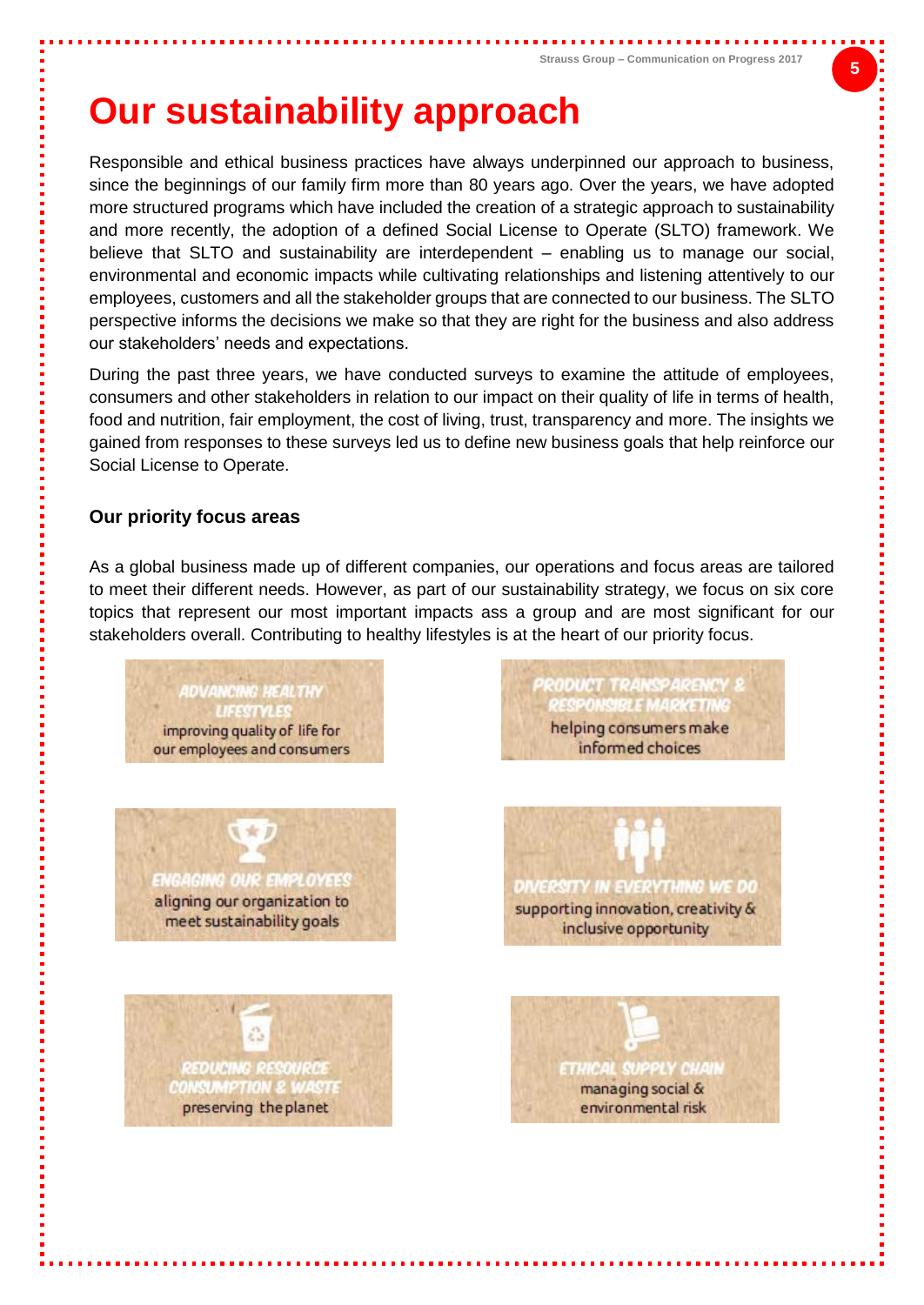#### 2017 TARGETS BY COMPANY STRAUSS STRAUSS STRAUSS **SABRA ISRAEL DRET COFFEE** 148836 Promote. Engage in an Promote Promote healthy lifestyle initiative for ethical healthy lifestyle healthy lifestyle sourcing of coffee awareness awareness awareness Reduce environmental Improve Improve customer Improve nutritional performance per ton of service nutritional profiles profiles of of products product (versus 2016): Energy: 2% products CO<sub>2</sub>e: 3% Advance local Water: 2% sourcing of key Waste to landfill: 19% Improve the Increase WaterBar raw materials **financial wellbeing** filter recycling by 10% of employees by 2018 Maintain or improve energy. water and Improve Implement new waste to landfill product technology to reduce performance affordability energy consumption of WaterBars by 50% perday in 2018 Reduce environmental Reduce packaging weight of key products performance per ton of product (versus 2016): by 5% by 2018 Energy: 2% CO2e: 16% Water: 5% Achieve a 40% Waste to landfill: 6% recycling rate of WaterBar lightbulbs by 2018

#### **UN Sustainable Development Goals**

Eight SDGs reflect our most significant contributions to advancing the UN's Sustainable Development Goals:



--------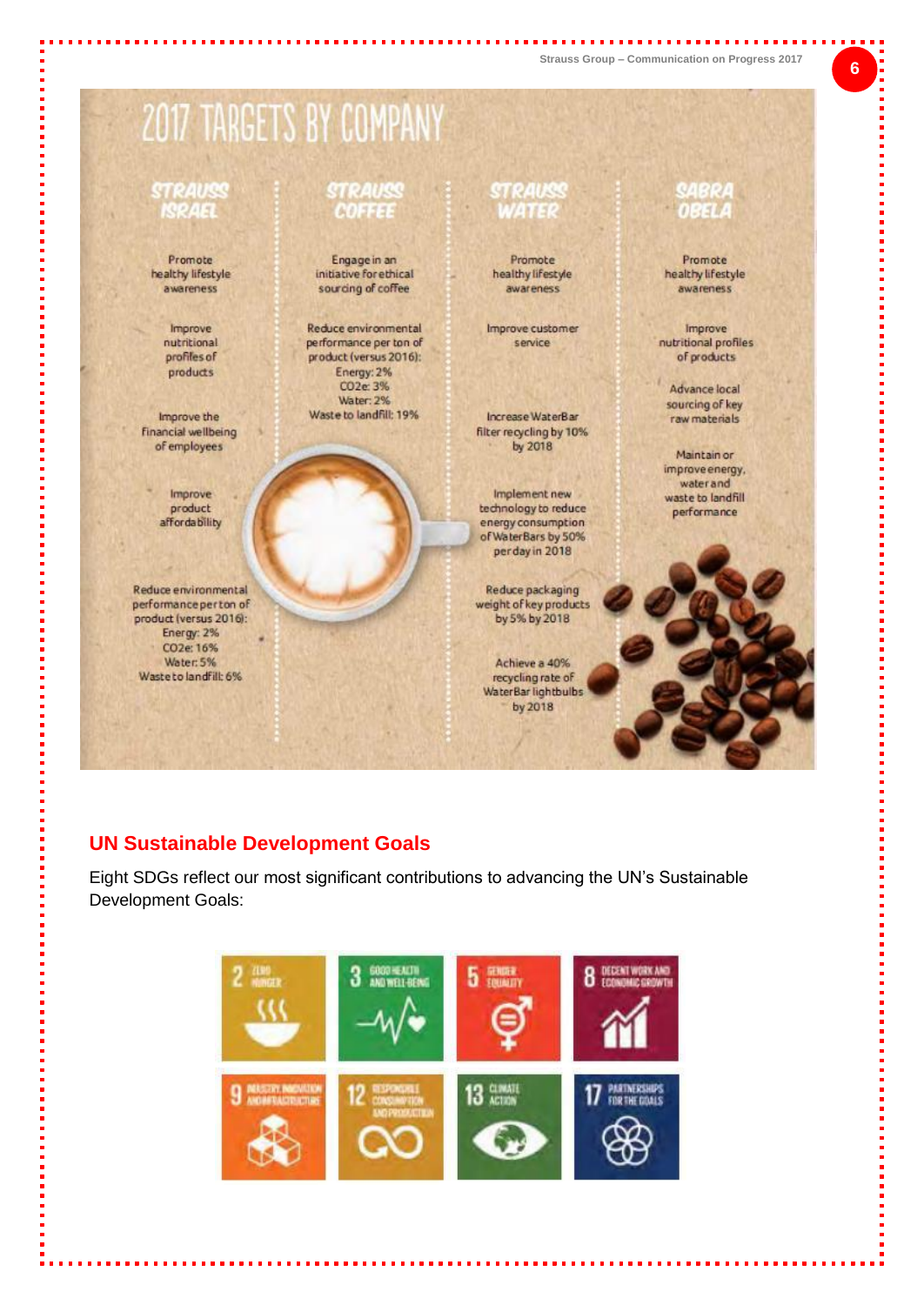# <span id="page-6-0"></span>**Advancing health and nutrition**

At Strauss, helping people live healthy lifestyles has always been top of our agenda, aligning with the global need reflected in SDG 3: Ensure healthy lives and promote well-being for all at all ages

#### **Strauss Group 360 Nutrition Strategy**

Our first-ever Strauss Group Nutrition Strategy is our far-reaching agenda to enhance our impact on healthy lifestyles, support our consumers and communities and contribute to our shared sustainable future. It places nutrition at the level of a new mindset where every product development decision is guided by nutritional principles and applies to all the products in our portfolio.

Our approach goes beyond product development alone and includes engagement with stakeholders on the subject of nutrition. We are expanding our R&D efforts to support better nutrition, evolving our ethical marketing guidelines, collaborating with groups and associations that are active in nutrition-related fields and increasing our involvement in national initiatives to promote better nutrition. Using this strategic direction as the basis we adopted in 2016, we have developed longterm targets that reflect the ongoing improving contribution of Strauss Group in nutrition, health and wellness in the areas of:

- Reducing salt content across all our products
- Increasing access to affordable basic nutrition
- Using healthy oils and zero trans fats in our products
- Developing products enriched with vitamins, minerals and pro-biotics
- Reducing calorie content of all our products
- Developing products that do not contain gluten, lactose or other allergens
- Reducing added sugar content in all our products.
- Responsible marketing especially to children and vulnerable populations

In addition to the many innovations that meet the objectives mentioned above, we are also advancing research and development to enhance innovation in food and nutrition.

In 2015, we launched "The Kitchen", in partnership with the Israel Innovation Authority, committing to a joint investment of \$25 million over 8 years in approved start-ups. Strauss Group share of this funding is around 40% of this investment in an anticipated 30 Food Tech start-up initiatives during the period. The Kitchen is a food-tech incubator with the aim of funding and nurturing the growth of food-tech startups for a better world and better nutrition for all. The Kitchen is the hub of 10 foodtech start-ups to date, cultivating innovative solutions to food industry and consumer challenges including food safety, alternative protein sources, nutrition personalization, sugar substitutes, and others.

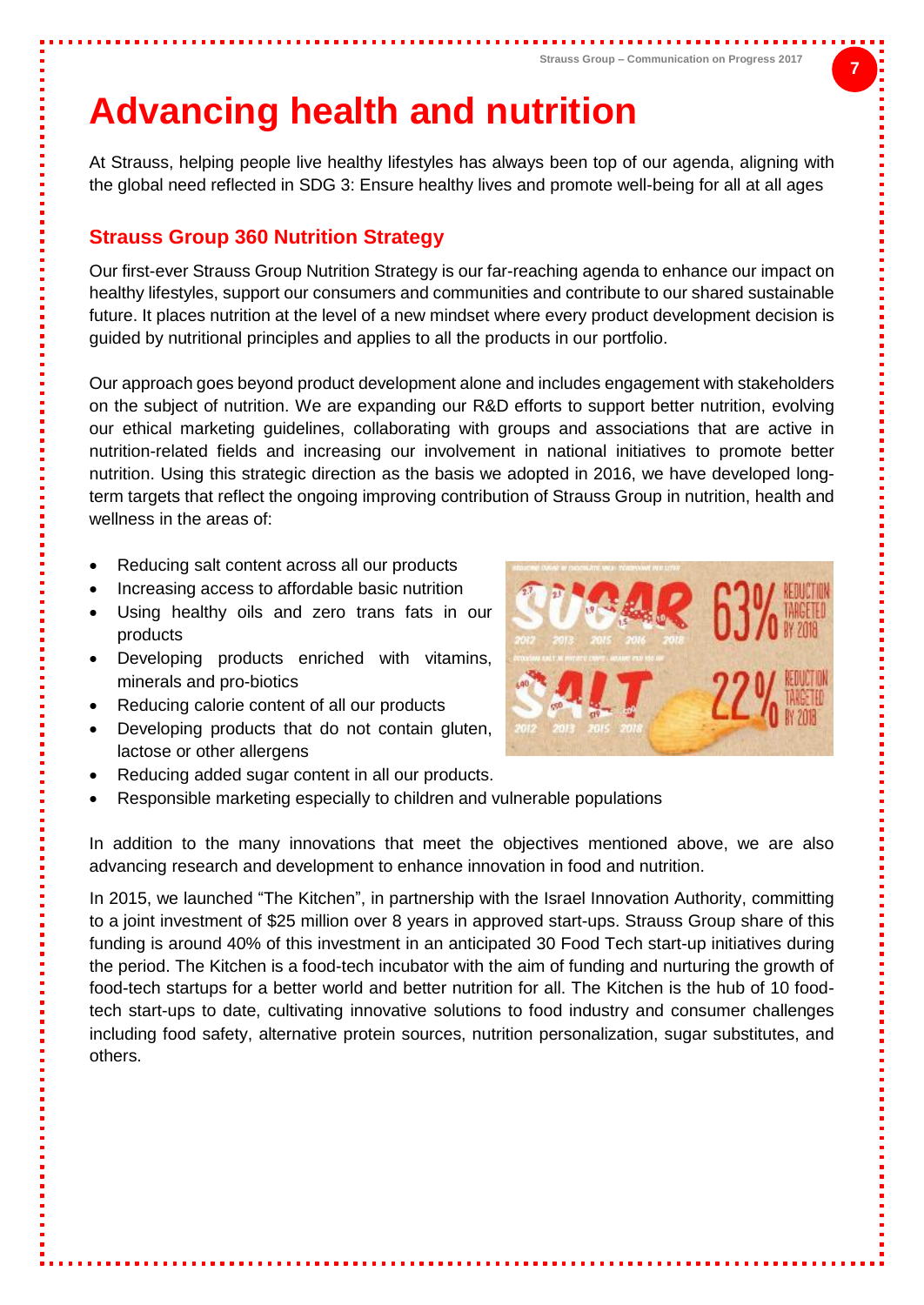# <span id="page-7-0"></span>**Advancing the 10 Principles**

### <span id="page-7-1"></span>**Protecting human rights**

- **Principle 1:** Businesses should support and respect the protection of internationally proclaimed human rights.
- **Principle 2:** Businesses should ensure that they are not complicit in human rights abuses.

Respecting human rights at Strauss is a core value. We conduct our business responsibly according to the highest ethical standards, including respect for all human beings and acknowledgement of their rights. We make our suppliers aware of our human rights standards and encourage them to adopt similar standards. During 2016 and 2017 we continued to implement processes and programs to advance human rights and ensure compliance to our standards.

#### **A commitment to women in Strauss Coffee's supply chain**

In 2016, Strauss Coffee commenced the roll-out of a multi-year, multi-project, multi-country commitment to support women coffee growers and to promote gender equity in Africa, Asia and Latin America.

This initiative aims to empower women coffee growers by providing infrastructure, tangible assets and guidance to help them achieve better yields and quality, to enhance their sense of self-efficacy and to improve their annual income. Supporting women farmers is one of the keys to enabling an improvement in the prosperity of entire communities and regions.



As one of the largest buyers of green coffee in the world, we believe we can make a difference. Using our resources and purchasing power to assist local coffee growers serves our mission by advancing women, supporting economies and delivering great coffee to our consumers.

In each partnership, we are improving the capabilities and capacity of the growers by providing technology, resources and know-how according to the coffee growers most pressing needs and requirements. Coffee sourced from these partnerships is used in Strauss Coffee's leading brands such as Elite coffee, MK Cafe, Doncafé, Ambassador and others.

#### **Responsible practices in the supply chain**

Taking another step to ensure an ethical supply chain, in the U.S., Sabra developed and published a Code of Conduct for suppliers. Sabra's standard contracts and purchase orders issued to suppliers now incorporate this Code of Conduct and this was rolled out to suppliers for signature in 2016- 2017. We also protect human rights and environmental stewardship in our coffee supply chain, purchasing more than 7 tons per year of verified green coffee from the Global Coffee Platform (GCP) to raise the economic value of coffee crops and provide a boost to local economies.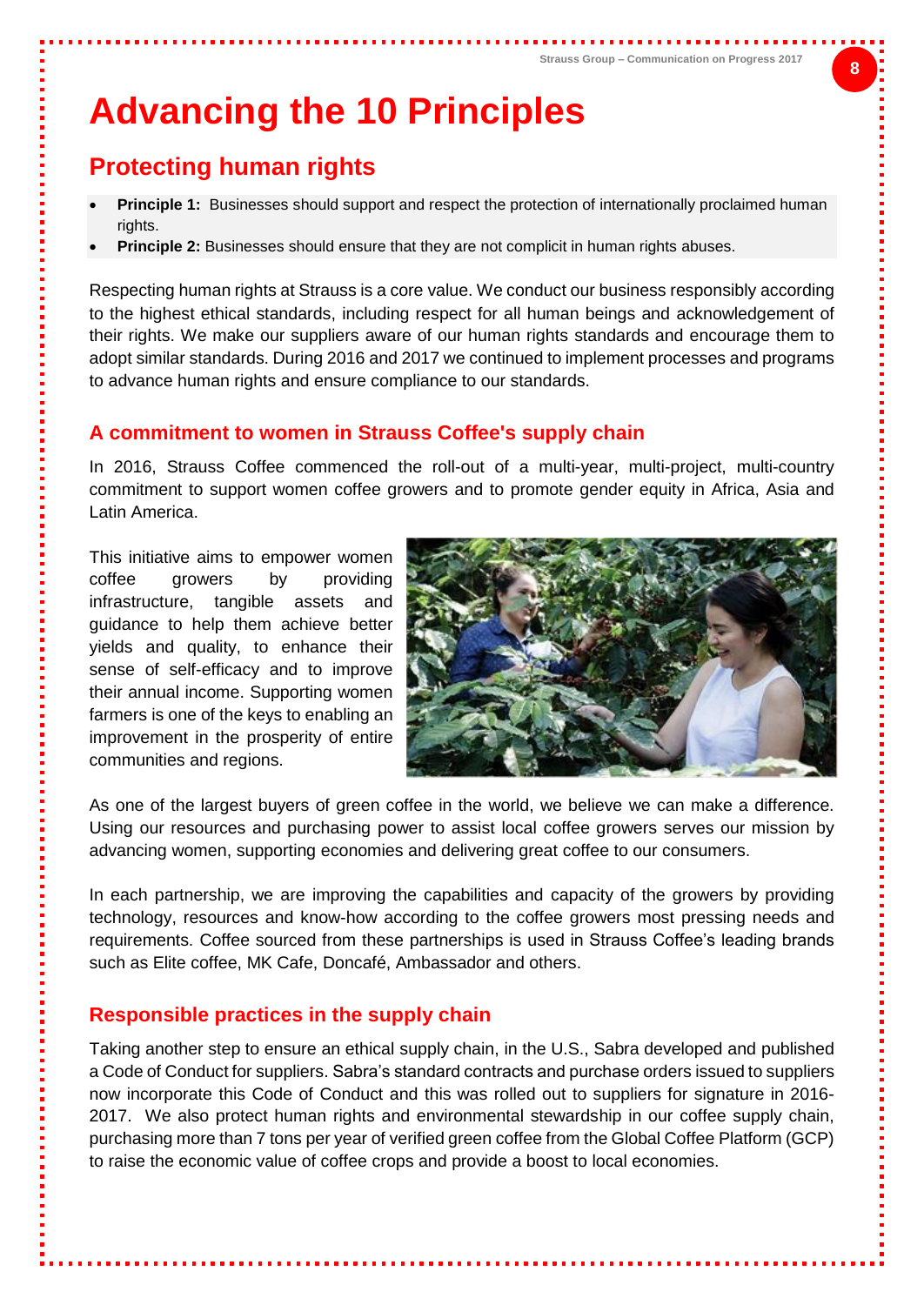### <span id="page-8-0"></span>**Upholding labor rights**

**Principle 3:** Businesses should uphold the freedom of association and the effective recognition of the right to collective bargaining.

**Principle 4:** Businesses should support the elimination of all forms of forced and compulsory labor.

**Principle 5:** Businesses should support the effective abolition of child labor.

**Principle 6:** Businesses should support the elimination of discrimination in respect of employment and occupation.

Strauss Group's value-based commitments include creating a workplace that is enabling and empowering for a diverse range of individuals in many countries, roles and with different personal circumstances.

Our practices include:

- **Respecting freedom of association and collective bargaining**: We encourage a collaborative relationship with employees and open communication. We maintain positive relationships with employee associations, where they exist within the Straus Group. Typically, more than 50% of our employees are covered by collective bargaining agreements.
- **Supporting the elimination of forced and child labor**: We do not engage in any practice which could be construed as forced labor. Strauss Group employees are employed lawfully and of their own free will. We respect and support the rights of children and we are committed to safeguarding their interests. We do not employ children in any part of our business.
- **Encouraging diversity and equal opportunity**: We maintain a policy of equal opportunity and inclusive practices for new and current employees in all matters relating to their employment with Strauss Group.
- **Pay equity:** We believe in equal opportunity for remuneration and salary opportunities throughout Strauss Group are equal for equal work. At senior management level, we maintain gender pay parity or near parity year after year as a clear demonstration of this policy in action. We continue to review this data every year, including at non-management levels, and address inconsistencies where relevant.
- **A safe working environment:** Maintaining a culture of safety and safe working practices is a primary goal in all our sites around the world, including manufacturing plants, logistics centers and offices. This includes proactive measures such as a near-miss program, safety officers and the assimilation of safety standards. In addition, we comply with all applicable safety laws and regulations and maintain an intensive training program for all employees.

#### **Social program for our employees**

In 2017, we continued to uphold our social plan for employees in Israel, with thousands of employees enjoying new financial benefits that help alleviate the daily challenges of making ends meet and even put something aside for the future. This is against a backdrop of continuing increases in the cost of living in Israel and widening gaps between high and lower income individuals. The program goes beyond legal requirements and includes:

- A contribution to child day care for employees with children under three years of age
- A minimum salary that is \$75 per month higher than the national mandated minimum wage
- A contributory savings plan that also provides tax benefits for all employees.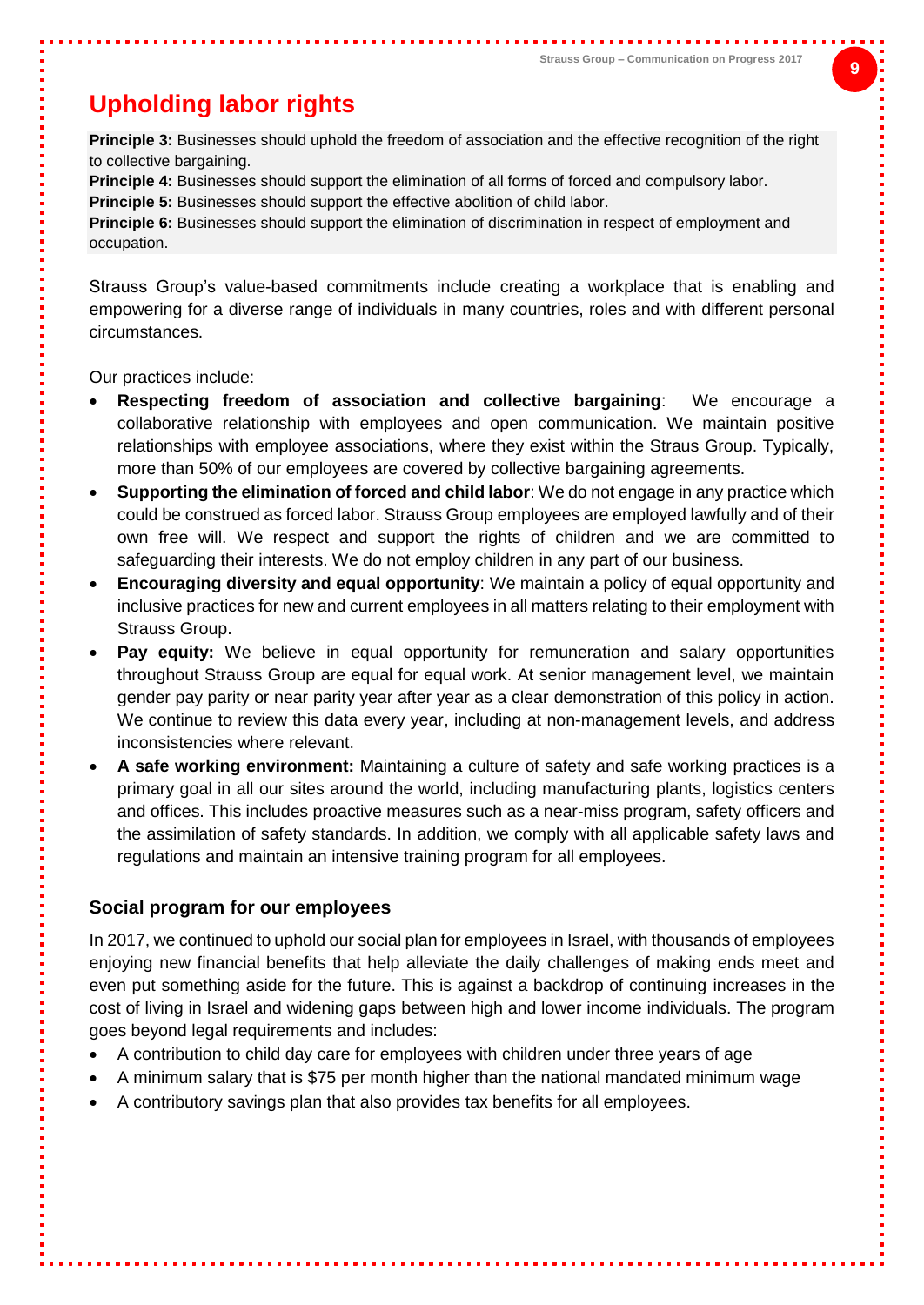### <span id="page-9-0"></span>**Environmental stewardship**

**Principle 7:** Businesses should support a precautionary approach to environmental challenges. **Principle 8:** Businesses should undertake initiatives to promote greater environmental responsibility. **Principle 9:** Businesses should encourage the development and diffusion of environmentally friendly technologies.

We maintain our commitment to protecting the environment and reducing our impacts on climate change. This is in line with a precautionary approach considering potential risks due to climate change and opportunities for mitigation. We adopt environmentally-oriented practices in all our operations and have established targets to reduce our impacts on the environment. We aim to drive such practices through our supply chain and work to identify food technologies which support efficient food supply and a reduction in food waste.

For details of typical initiatives we have undertaken to improve our environmental footprint and environmental investments we have made, see our recent Sustainability Reports: <https://www.strauss-group.com/sustainability/download-center/>

### <span id="page-9-1"></span>**Eliminating corruption**

**Principle 10:** Businesses should work against corruption in all its forms, including extortion and bribery.

We strive to conduct our business responsibly in line with the highest ethical standards with zero toleration for corruption. We know that our stakeholders expect us to act lawfully, ethically and responsibly and increasingly seek transparency about our business practices. We aim to maintain the trust of our stakeholders in our company and our people by upholding high standards of responsible and ethical behavior.

Our Code of Ethics, available in eleven languages, guides all our employees in the behavior expected of them as part of Strauss Group. All new employees are trained in the Code of Ethics and all employees take refresher training bi-annually. We also train at-risk employees specifically in anticorruption. The Code is available on our website:

[http://www.strauss-group.com/wp-content/blogs.dir/3/files/sites/3/ethical\\_code.pdf](http://www.strauss-group.com/wp-content/blogs.dir/3/files/sites/3/ethical_code.pdf)

Strauss takes a zero-tolerance approach to bribery and corruption. We conduct business honestly, without the use of corrupt practices or acts of bribery. This means that we do not give or receive anything of value for the purpose of encouraging improper performance or gaining any improper advantage.

Our Privacy and Anti-Corruption Policy is also available on our website. <https://www.strauss-group.com/wp-content/blogs.dir/3/files/sites/3/Anyi-Corruption.pdf>